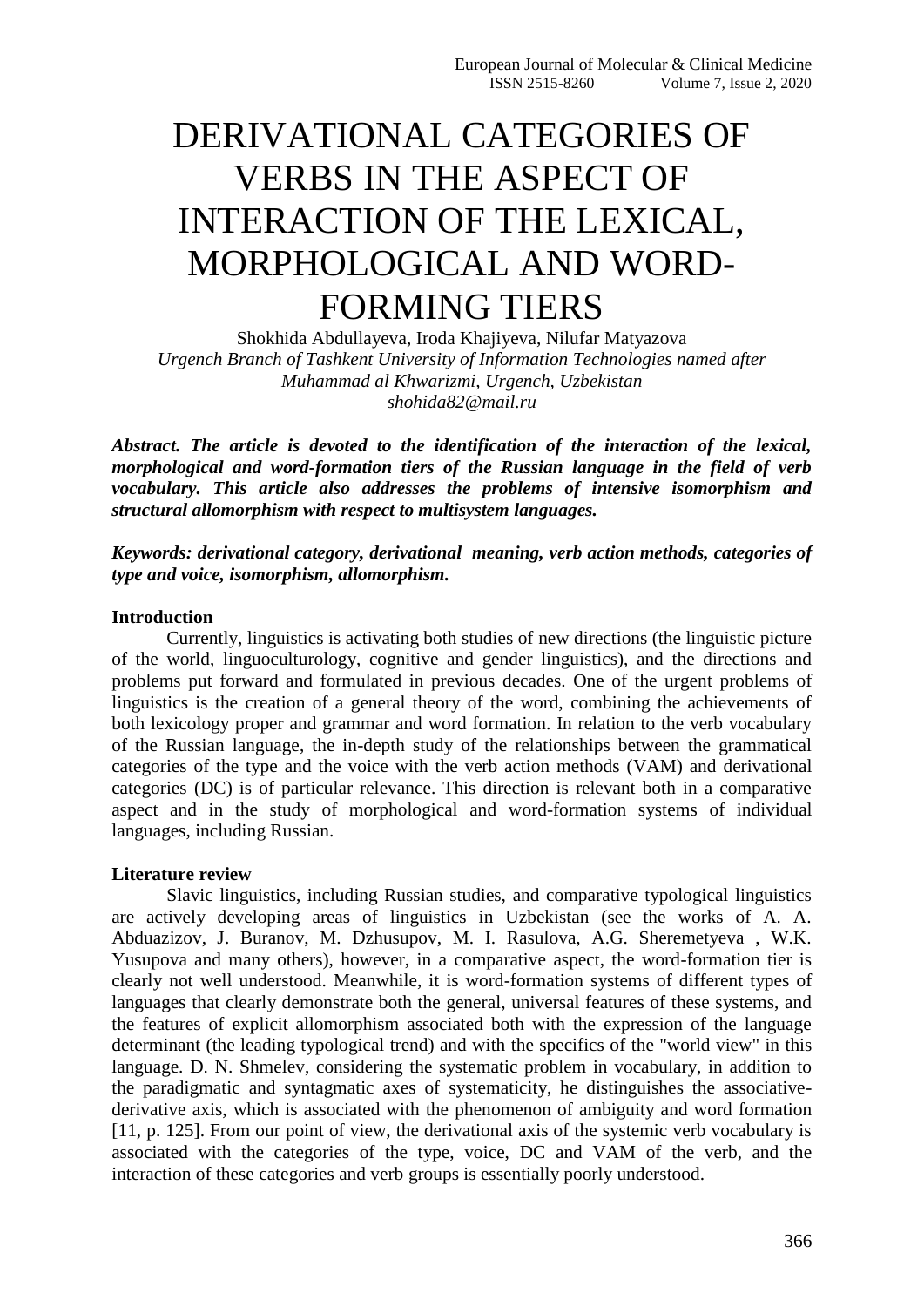Word formation, as you know, was one of the actively developed areas in Russian studies (more broadly - in Slavic studies) of the second half of the 20th century; nevertheless, far from all the problems of word formation have been solved so far to give a complete picture of the specifics of the word formation tier, the mechanism of word generation and systemic connections of word formation with other language tiers. From our point of view, the most central concept defining the specifics of the word-formation tier, the derivational meaning (DM), is not sufficiently studied.

It seems extremely valuable the remark of E. S. Kubryakova that derivational meanings are either universal or extremely close to the universal categories of the human mind, which are "considered as universal concepts reflecting a description of the state of affairs" in the world and fundamental to create a picture of the world in a person's head " [4; 5, p. 39].

With this approach, the forms of implementation of DM - derivational methods, DT, formants - cannot be considered as a decisive factor in determining the essence of DM, on the contrary, they are selected depending on the type of information contained in one or another DM, and in each language in accordance with its grammatical structure. The derivational meaning should be considered as an abstract, generalized meaning, similar in type of information expressed to a grammatical meaning. The DM is based on the same generalized conceptual categories (concepts) as the basis of grammatical meanings: "quantity", "subject", "object", "tool", "temperament", "locative", "gender", and values reflecting the connection of parts of speech (transpositional meanings). The fundamental difference between word-formation and grammatical meanings is: 1) the optionality of DM for all tokens of a given part of speech; 2) in the field of embodiment (not a word form, but a derivative word); 3) in the method of embodiment (not inflectional, which is characteristic for most of the GM, but formatted).

**Methods:** component analysis method associated with the identification of the seminal composition of verbs of certain VAM; transformational method associated with the analysis of the type of transformations on the line producing - derivative. The work also used the traditional descriptive method associated with the selection, classification and description of the actual material - derivatives of verb tokens.

## **Main part**

Derivational meanings within each part of speech reflect, first of all, categorical semantics (verb - process), and are grouped into word-formation categories, which we consider after M. Dokulil and R. S. Manucharyan as a kind of onomasiological categories, as a system of derivational meanings expressed by any formant means [6, p. 195-215].

In the classic work of Vinogradov, "The Russian language (grammatical doctrine of the word)", much attention is paid to the description of grammatical categories of the form and voice, both in diachronic and synchronous aspects. A huge number of works are devoted to these categories both in Russian studies and in foreign linguistics (works by A. A. Potebni, V. V. Shakhmatov, A. M. Peshkovsky, Yu. S. Maslov, A. V. Bondarko, N. S Avilova, M. A. Shelyakin, A. N. Tikhonov, A. A. Kholodovich, I. G. Miloslavsky, A. V. Isachenko, R. Ruzhichki, and many others).

In the aspect of the theory of morphological categories, categories of a species and voice are considered in the works of T.V. Bulygina and A.V. Bondarko, nevertheless, many aspects of these categories remain insufficiently studied, especially in the light of the interaction of the lexical, derivational and morphological tiers.

A. V. Bondarko chooses a sign of the alternative / derivational nature of the morphology as one of the classification parameters of morphological categories, contrasting the categories of mood, tense, person, number, verb, case of nouns and other parts of speech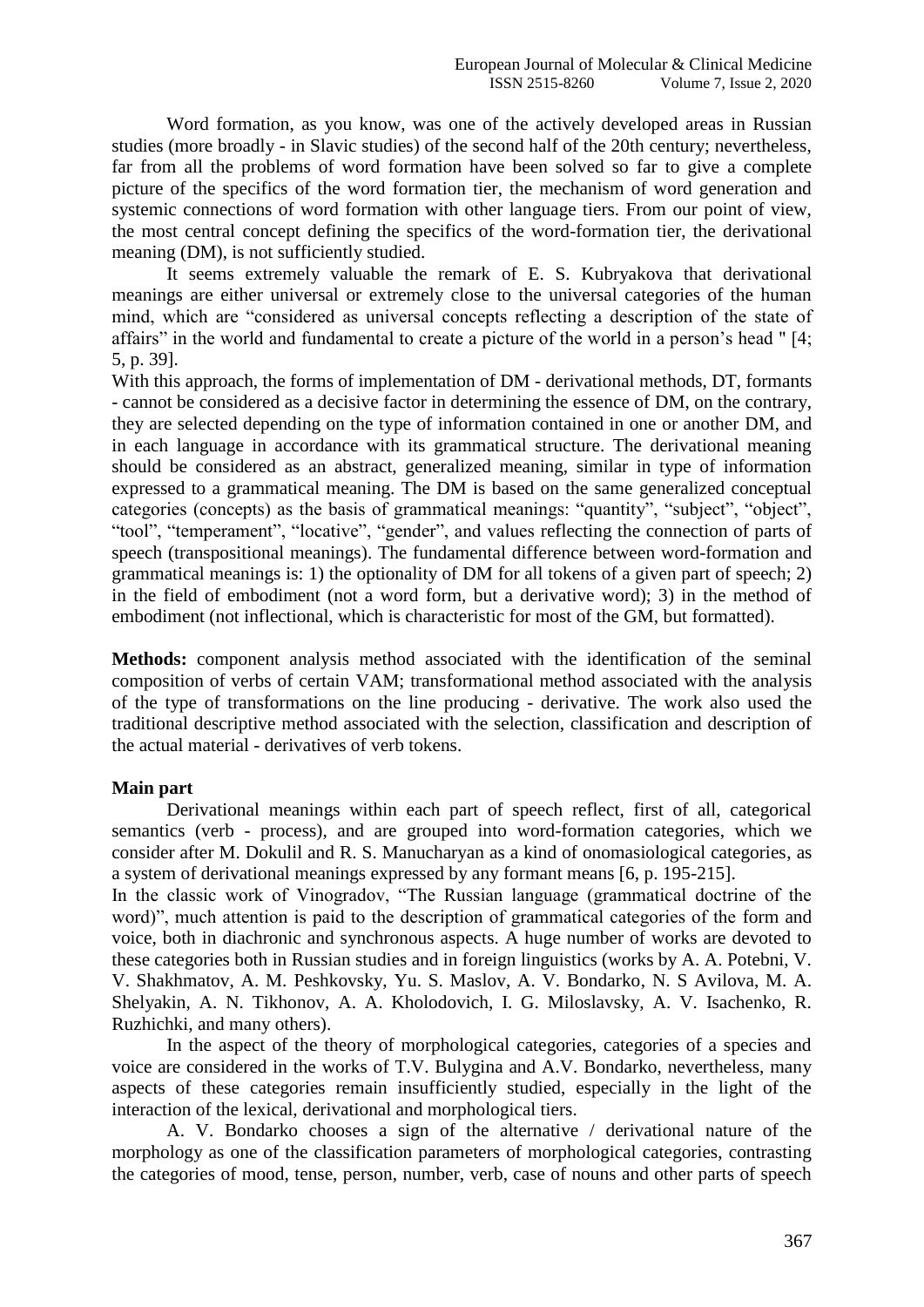(alternative) with the categories of the type, voice of the verb, the number of nouns, the degree of comparison of adjectives and adverbs as derivational, i.e., formed as a result of morphological derivation. "By its very nature, derivation is open to the far-reaching impact of vocabulary, which creates difficulties and obstacles for the correlation of word forms and leads to inconsistent implementation of this correlation" [1, p. 101].

As a result of discussions about the status of members of a species pair and the number of collaterals in the Russian language, and as a result of the intensive development of the theory of word formation in recent decades, from our point of view, it can be argued: categories of type and collateral in Russian, in opposition to categories of mood, time, persons are categories of a word-forming character, replenishing and organizing verb vocabulary. When they are implemented, not morphological, but derivational word-formation is observed.

We are close to the point of view on the category of the species set forth in Grammar-70: "View as a grammatical category is expressed by the opposition of the forms of the same verb, and not of different verbs. This is confirmed, firstly, by the fact that the suffixes and prefixes that form verbs are not formative; these are word-building morphemes ... Secondly, the verbs forming a species pair have different conjugation forms and different infinitives. Thus, the category of the species, formed by the opposition not of different forms of the same word, but of different words, is a grammatical category of special quality: it is a lexicalgrammatical (classification) category "[2, p. 339].

According to S. V. Rusanova's point of view: "The understanding of the category of a species as a word-formation is promoted by the theory of basic suffixes, which, forming a verb stem, not only distinguish it from a nominal stem, but also carry a specific species meaning" [7, p. 5]. However, the term "derivational category" in derivatology has been assigned the designation of one of the complex units of the word-formation system, therefore we prefer to characterize the category of the species, as well as the category of pledge, as the grammatical category of the word-forming character, although this is somewhat paradoxical (but this is not a terminology of paradox, but deep essence of the named categories themselves). As for the special status of the underlying suffixes, from our point of view, it is inexpedient to distinguish this type of affixes in the language of the fusional type, which is the Russian language, since basic formation is a language technique in the service of semantics and function.

So, species-forming suffixes, like species-prefixes, are full-fledged word-forming formants of a syncretic nature, which, along with the function of speciation, perform the function of including a verb in one or another DC, which is correlated with a certain method of verb action.

Methods of verb action is a traditional and well-studied object of aspectology, however, VAM, as a rule, does not at all correlate with DC verbs; the characteristic of verb action methods as derivational categories (DC) of verbs is considered in the dissertation of M. I. Halikova [10].

The grounds for the assertion that most of the VAM correlates with derivational categories lie in the specifics of the significant, including the verb vocabulary of the Russian language: most of the full-valued words in the Russian language (about 90%) are derivative words. However, this does not at all mean the identification of the verbal DC and VAM: these are associations.

#### **Conclusion.**

The intensive coincidence of DC "causation" and "formation" in two languages does not in any way mean the coincidence of the values of any homogeneous lexemes, on the contrary, it is a testing ground for identifying the specifics of motivation, idioms of many